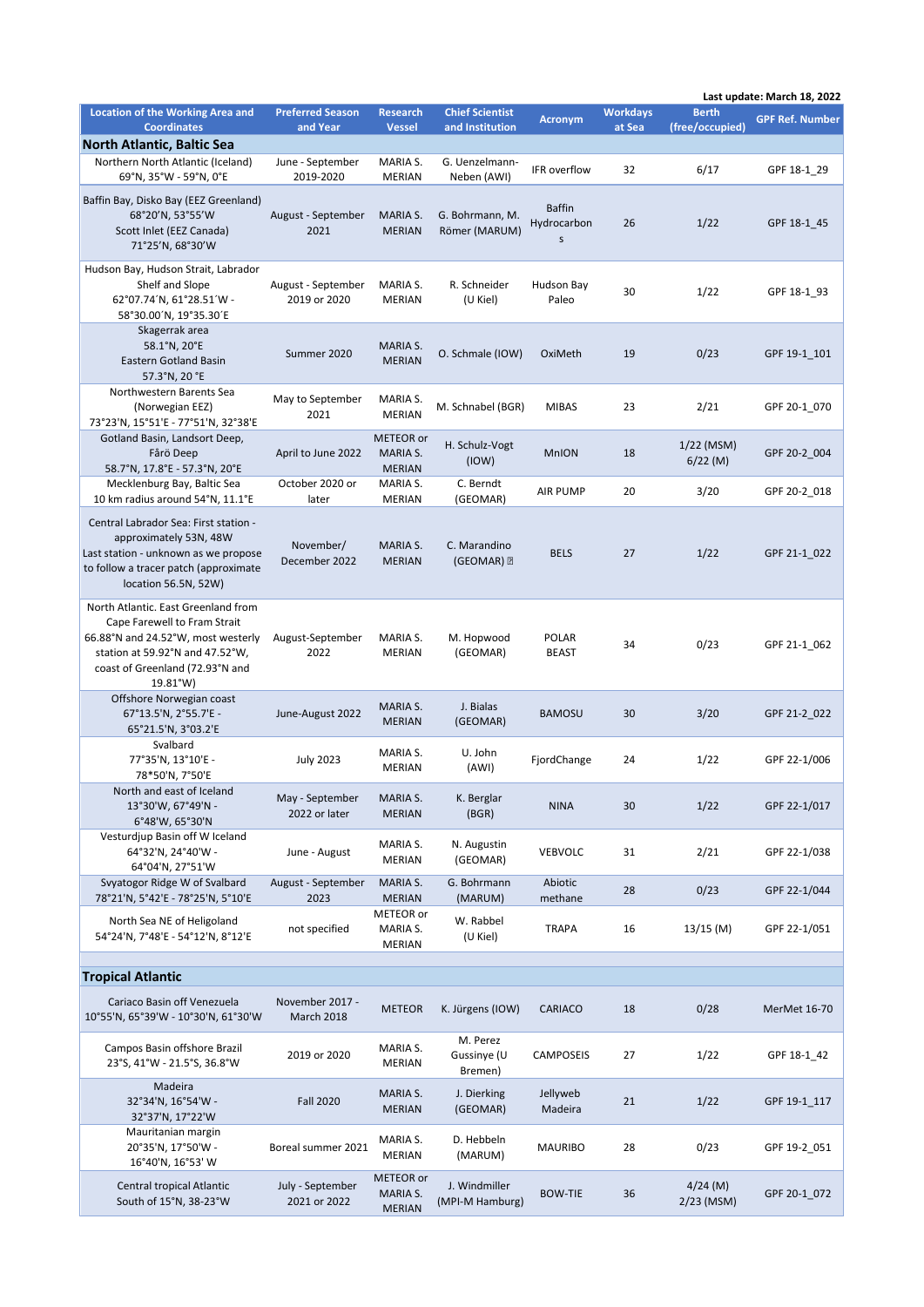|                                                                                                                                                                                |                                                           |                                                      |                                    |                                                |                |              | Last update: March 18, 2022 |
|--------------------------------------------------------------------------------------------------------------------------------------------------------------------------------|-----------------------------------------------------------|------------------------------------------------------|------------------------------------|------------------------------------------------|----------------|--------------|-----------------------------|
| Vema fracture zone, equatorial<br>Atlantic, 10°-11°N, 40-45°W                                                                                                                  | not specified                                             | <b>METEOR</b>                                        | W. Bach (U<br>Bremen)              | VEMANTLE                                       | 20             | 0/23         | GPF 21-1 047                |
| Vema Fracture Zone<br>10°23'52" N, 027°21'11" W -<br>10°20'20.04" N, 027°3'33" W                                                                                               | November – May                                            | <b>METEOR</b>                                        | T. Riehl<br>(Senckenberg)          | <b>RUBBLE</b>                                  | 26             | 3/25         | GPF 21-1_060                |
| Cape Verde<br>16.98°N, 25.35°W - 17.6°N, 24.3°W                                                                                                                                | January-April or<br>October-December<br>2023              | MARIA S.<br>MERIAN                                   | H. Hoving<br>(GEOMAR)              | BASIS                                          | 29             | 0/23         | GPF 22-1/021                |
| Mid Atlantic Ridge S of Azores<br>near 35°N, 35°W                                                                                                                              | all year                                                  | <b>MARIA S.</b><br><b>MERIAN</b> or<br><b>METEOR</b> | I. Grevemeyer<br>(GEOMAR)          | <b>TRANSFORM</b><br>ERS II                     | 12             | $8/15$ (MSM) | GPF 22-1/039                |
| off Cape Blanc<br>22°N, 19°W - 20°30'N, 18°08'W                                                                                                                                | Winter 2023/24                                            | MARIA S.<br><b>MERIAN</b>                            | M. Iversen<br>(MARUM)              | PARCAT                                         | 9              | 1/22         | GPF 22-1/060                |
|                                                                                                                                                                                |                                                           |                                                      |                                    |                                                |                |              |                             |
| <b>South Atlantic</b>                                                                                                                                                          |                                                           |                                                      |                                    |                                                |                |              |                             |
| Continental margin off Argentina and<br>Uruguay<br>34.5°S, 51°W - 36°S, 53°W<br>37°S, 55°W - 39°S, 54°W                                                                        | <b>Austral Summer</b><br>2021                             | <b>METEOR</b>                                        | C. Wienberg<br>(MARUM)             | <b>ARGURU</b>                                  | 25             | 1/27         | GPF 19-2 043                |
| South East Atlantic Ocean, including<br>Namibian EEZ<br>26.31°S, 13.04°E - 26.44°S, 5°E                                                                                        | December 2020 -<br>February 2021                          | <b>METEOR</b>                                        | T. Browning<br>(GEOMAR)            | ReSEAt                                         | 33             | 0/28         | GPF 20-1 036                |
| Rio Pará and Amazon River estuary<br>and plume, and mangrove belt<br>southeast of the Rio Pará<br>$3°$ S, $40°$ W - $4°$ N, $45°$ W<br>7°N, 48°W - 7°N, 53°W                   | November 2022 -<br>January 2023                           | <b>METEOR</b>                                        | A. Koschinsky<br>(Jacobs U Bremen) | Amazon-<br><b>GEOTRACES-</b><br>$\overline{2}$ | 26             | 0/28         | GPF 20-1 057                |
|                                                                                                                                                                                |                                                           |                                                      |                                    |                                                |                |              |                             |
| <b>Mediterranean and Black Sea</b>                                                                                                                                             |                                                           |                                                      |                                    |                                                |                |              |                             |
| Eastern Mediterranean offshore<br><b>Israel and Cyprus</b><br>31.88°N, 30.36°E -<br>34.04°N, 35.00°E                                                                           | February - May 2023                                       | MARIA S.<br><b>MERIAN</b>                            | T. Browning<br>(GEOMAR)            | <b>EMS PS</b>                                  | 32             | 0/23         | GPF 22-1/020                |
| Western Ionian Basin<br>37.2°N, 15.3°E - 35.8°N, 18.2°E                                                                                                                        | Spring - Summer<br>2023                                   | MARIA S.<br><b>MERIAN</b>                            | A. Micallef<br>(GEOMAR)            | <b>DELUGE</b>                                  | 10             | 8/15         | GPF 22-1/026                |
| <b>Northern Indian Ocean</b>                                                                                                                                                   |                                                           |                                                      |                                    |                                                |                |              |                             |
| Arabian Sea                                                                                                                                                                    |                                                           |                                                      | B. Gaye                            | BIOCAN-                                        |                |              |                             |
| 25°N, 62°W - 22°N, 68°W                                                                                                                                                        | February                                                  | SONNE                                                | (U Hamburg)                        | IIOE2                                          | 20             | 0/40         | S-554                       |
| VVCSLCIII MIQUIQII JCQ<br>16°32.6'N, 60°17.8'E<br>$00 = 21 + 22 + 23 + 24$                                                                                                     | <b>Ungmany Suncuulcu</b><br>for December 2020<br>(0.0270) | SONNE                                                | N. Lahajnar (U<br>Hamburg)         | <b>WAST</b><br><b>Dredge</b>                   | $\overline{2}$ | 34/6         | $S-593$                     |
| Bengal Shelf<br>22°N, 89°E - 17°N, 92°30'E                                                                                                                                     | December to<br>February                                   | SONNE                                                | V. Spieß<br>(U Bremen)             | Bengal Shelf                                   | 34             | 2/38         | S-594                       |
| Bay of Bengal<br>1°S, 88°E - 20.64°N, 90.83°E                                                                                                                                  | January -<br>March/April 2019                             | SONNE                                                | H. Bange<br>(GEOMAR)               | <b>BIOCAT-</b><br>IIOE <sub>2</sub>            | 32             | 0/40         | S-599                       |
| Offshore Indus River mouth (EEZ of<br>Pakistan)<br>23°1.9'N, 66°23.4'E<br>23°7.9'N, 66°29.5'E                                                                                  | April - May or<br>September -<br>October<br>2021 or later | SONNE                                                | M. Mohtadi<br>(MARUM)              | SAMOVAR                                        | 27             | 7/33         | GPF 20-1 026                |
| Arabian Sea<br>Western Indian Margin and EEZ<br>Sri Lanka EEZ<br>Southern Bay of Bengal<br>20°N, 65°E - 5°N, 87°E                                                              | October - March<br>2021                                   | SONNE                                                | V. Spieß<br>(U Bremen)             | WinTip                                         | 40             | 1/39         | GPF 20-1 063                |
| <b>Southern Indian Ocean</b>                                                                                                                                                   |                                                           |                                                      |                                    |                                                |                |              |                             |
| West Indian Ocean, East African<br>continental slope between<br>Tanzania/Mozambique and<br>Madagascar, Comoros area<br>10°S, 42.5°E - 14°S, 49.5°E<br>9°S, 39°E - 15°S, 42.5°E | originally scheduled<br>for June 2020<br>(SO275)          | SONNE                                                | D. Hebbeln<br>(MARUM)              | COWIO                                          | 26             | 15/25        | $S-491$                     |
| Indian Ocean south of Madagascar<br>26°S, 42°E - 36°S, 49°E                                                                                                                    | December - January<br>2018 or later                       | SONNE                                                | W. Jokat (AWI)                     | CRUMAD                                         | 43             | 21/19        | $S-517$                     |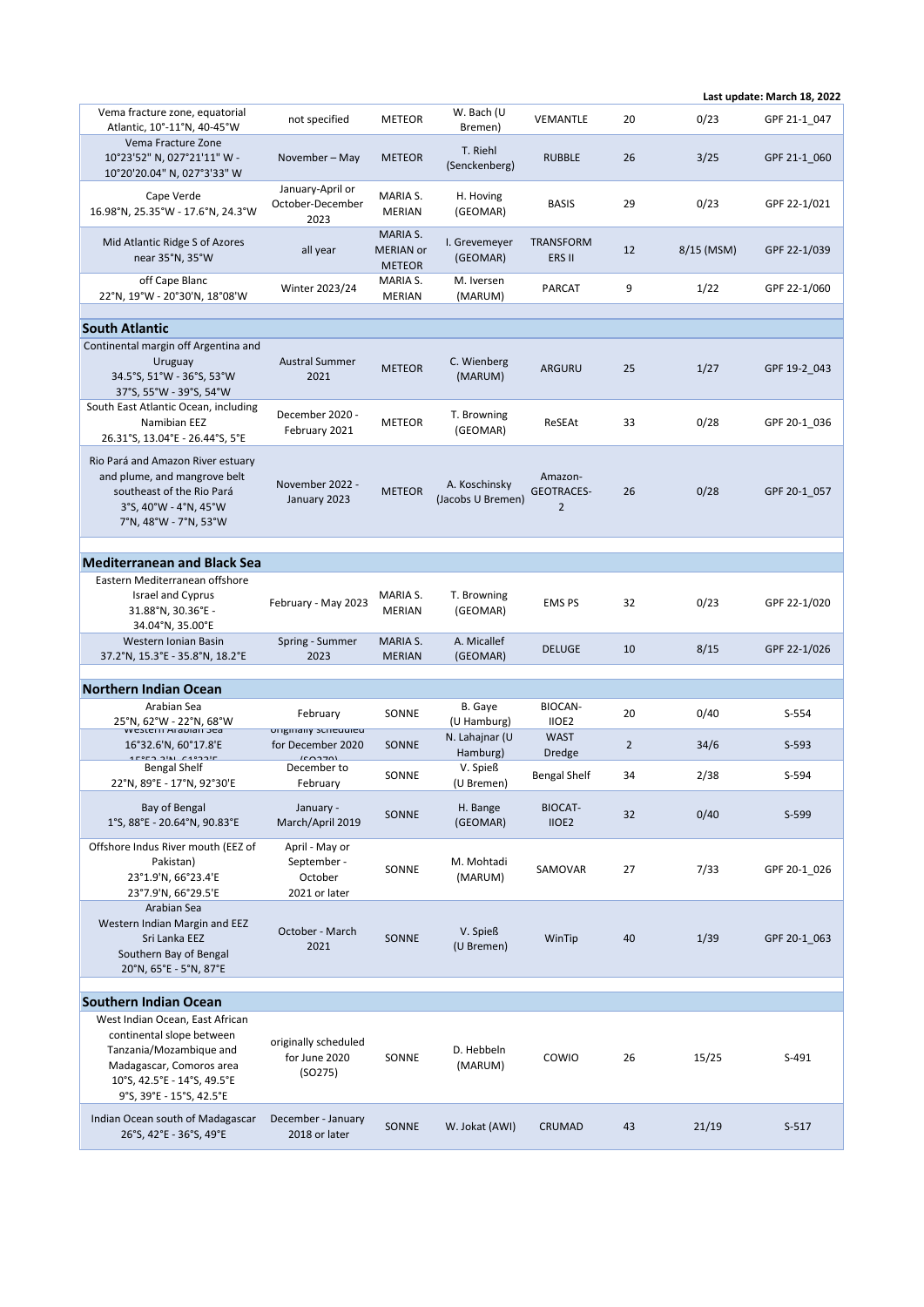## **Last update: March 18, 2022**

|                                                                                                                                                                                                           |                                         |              | R. Werner<br>(GEOMAR)                 | MADA-                             |                          |                                 |                       |  |
|-----------------------------------------------------------------------------------------------------------------------------------------------------------------------------------------------------------|-----------------------------------------|--------------|---------------------------------------|-----------------------------------|--------------------------|---------------------------------|-----------------------|--|
| Southeastern Indian Ocean south of<br>Madagascar                                                                                                                                                          | January - April or                      | SONNE        |                                       | GASCAR                            | 34                       | 2/38                            | $S-531$               |  |
| 25°S, 42°E - 40°S, 52°E                                                                                                                                                                                   | October - December                      |              | A. Engel<br>(GEOMAR)<br>secondary use | <b>INDICOM</b>                    |                          |                                 | S-598                 |  |
| Southern Indian Ocean<br>Transect from Freemantle (AUS) to<br>Durban (RSA) along 23°S                                                                                                                     | March - June                            | SONNE        | E. Achterberg<br>(GEOMAR)             | <b>GEOTRACES</b><br><b>SIO</b>    | 27                       | 0/40                            | $S-562$               |  |
| Central Indian Ridge                                                                                                                                                                                      | autumn - spring                         | SONNE        | M. Engels (BGR)                       | <b>SCIROCCO</b>                   | 37                       | 9/31                            | S-585<br>GPF 22-1/046 |  |
| Southern Indian Ocean<br>46°S, 70°E - 55°S, 85°E                                                                                                                                                          | December -<br>February                  | SONNE        | W. von Appen<br>(AWI)                 | <b>SUMP</b>                       | 31                       | 4/36                            | $S-603$               |  |
|                                                                                                                                                                                                           |                                         |              |                                       |                                   |                          |                                 |                       |  |
| <b>West Pacific, Northern Hemisphere</b>                                                                                                                                                                  |                                         |              |                                       |                                   |                          |                                 |                       |  |
| <b>Hess Rise</b><br>between Kamchatka and Hawaii<br>41°N, 174°W - 30°N, 172°W                                                                                                                             | April - July<br>2019 or later           | SONNE        | J. Geldmacher<br>(GEOMAR)             | <b>HESS</b><br><b>EVOLUTION</b>   | 43                       | 15/25                           | GPF 18-1 68           |  |
| Kuril-Kamchatka-Trench, Japan<br>Trench, Izu-Bonin Trench<br>47°N, 140°E - 29°N, 155°E                                                                                                                    | 2021                                    | SONNE        | F. Wenzhöfer<br>(MPI Bremen)          | <b>Triple Trench</b>              | 35                       | 2/38                            | GPF 19-1_115          |  |
| near Hess Rise<br>between Kamchatka and Hawaii<br>32°55'N, 174°41'E -<br>37°32'N, 167°20'W                                                                                                                | April - July                            | SONNE        | M. Jegen<br>(GEOMAR)                  | <b>MAVERICS</b>                   | 23                       | 20/20                           | GPF 22-1/010          |  |
|                                                                                                                                                                                                           |                                         |              |                                       |                                   |                          |                                 |                       |  |
| West Pacific, Southern Hemisphere<br>Louisville Seamount Chain NE of New                                                                                                                                  |                                         |              |                                       |                                   |                          |                                 |                       |  |
| Zealand<br>27°S, 173°W - 32°S, 171°W                                                                                                                                                                      | 2018 or later                           | SONNE        | T. Kuhn (BGR)                         | <b>LOUISVILLE</b><br><b>RIDGE</b> | 32                       | 5/35                            | $S-608$               |  |
| Central Kermadec Arc (N of New<br>Zealand)<br>34.6°S, 178.9°E - 35.1°S, 179.3°E                                                                                                                           | December -<br>February 2020 or<br>later | SONNE        | C. Berndt<br>(GEOMAR)                 | <b>BRASS</b>                      | 24                       | 4/36                            | GPF 19-2_050          |  |
| Norfolk Ridge, Norfolk Basin, Three<br>Kings Ridge and South Fiji Basin (N of<br>New Zealand)<br>28°55'S, 171°E -<br>31°26'S, 173°10'E (Leg 1)<br>30°55'S, 177°35'E -<br>32°42'S, 172°25'E (Leg 2)        | October - April 2022                    | <b>SONNE</b> | K. Hoernle<br>(GEOMAR)                | ArcCycles                         | 27 (Leg 1)<br>33 (Leg 2) | $3/37$ (Leg 1)<br>18/22 (Leg 2) | GPF 19-2 067          |  |
| New Zealand: The geographical (lat<br>lon) coordinates (counterclockwise<br>from SW) are: (172.9°, -43.3°),<br>$(176.0^{\circ}, -43.3^{\circ})$ , $(176.0^{\circ}, -40.8^{\circ})$ ,<br>(172.9°, -40.8°). | November-March                          | SONNE        | Crutchley<br>(GEOMAR                  | <b>SUBTRANS</b>                   | 23                       | 4/36                            | GPF 21-1 018          |  |
| Vanuatu: between 17°20'S, 168°35'E<br>and 13°40'S, 169°E.                                                                                                                                                 | June-October                            | SONNE        | K. Haase<br>(Erlangen)                | <b>VANUATU II</b>                 | 24                       | 5/35                            | GPF 21-1_053          |  |
| Kermadec Trench and Tonga Trench<br>33°S, 178°W - 20°S, 173°W                                                                                                                                             | Winter 2024/25                          | SONNE        | F. Wenzhöfer<br>(MPI Bremen)          | HADALquake                        | 31                       | 5/35                            | GPF 22-1/030          |  |
| Canterbury Bight, New Zealand<br>45.5°S, 171.0°E - 43.5°S, 173.5°E                                                                                                                                        | February - May                          | SONNE        | K. Schwalenberg<br>(BGR)              | <b>NZ OGRES</b>                   | 31                       | 0/40                            | GPF 22-1/032          |  |
| <b>East Pacific, Northern Hemisphere</b>                                                                                                                                                                  |                                         |              |                                       |                                   |                          |                                 |                       |  |
| off California                                                                                                                                                                                            | 2015 or later                           | SONNE        | G. Bohrmann                           | <b>BARITE</b>                     | 12 (Leg 1)               | 10/30 (Leg 1)                   | $S-543$               |  |
| 32°N, 119°W - 31°N, 117°W<br>Guaymas Basin, Gulf of California                                                                                                                                            |                                         |              | (MARUM)<br>C. Berndt                  | VENTING                           | 22 (Leg 2)               | 0/40 (Leg 2)                    |                       |  |
| 28°N, 112°W - 27°N, 111°W                                                                                                                                                                                 | June - July 2018                        | SONNE        | (GEOMAR)                              | <b>MAKSIM</b>                     | 24                       | 3/37                            | S-580                 |  |
| Cascadia Margin off Oregon<br>45°N, 126°W - 44°N, 124°W                                                                                                                                                   | 2018 or later                           | SONNE        | G. Bohrmann<br>(MARUM)                | CASCADIA<br><b>HYDY</b>           | 17 (Leg 1)<br>18 (Leg 2) | 11/29 (Leg 1)<br>0/40 (Leg 2)   | S-588                 |  |
| <b>Equatorial East Pacific Rise</b><br>2°20'N, 101°20'W                                                                                                                                                   | 2018 or later                           | SONNE        | J. Koepke (U<br>Hannover)             | <b>HESS DEEP</b>                  | 28                       | 9/31                            | $S-612$               |  |
| <b>East Pacific, Southern Hemisphere</b>                                                                                                                                                                  |                                         |              |                                       |                                   |                          |                                 |                       |  |
| South Chiliean fjord and canal system                                                                                                                                                                     |                                         |              |                                       |                                   |                          |                                 |                       |  |
| and adjacent ocean<br>40°S, 80°W - 58°S, 65°W                                                                                                                                                             | End February to<br>Mid April 2020       | SONNE        | O. Zielinski (U<br>Oldenburg)         | CHL-A-HAB                         | 29                       | 7/33                            | GPF 18-1 53           |  |